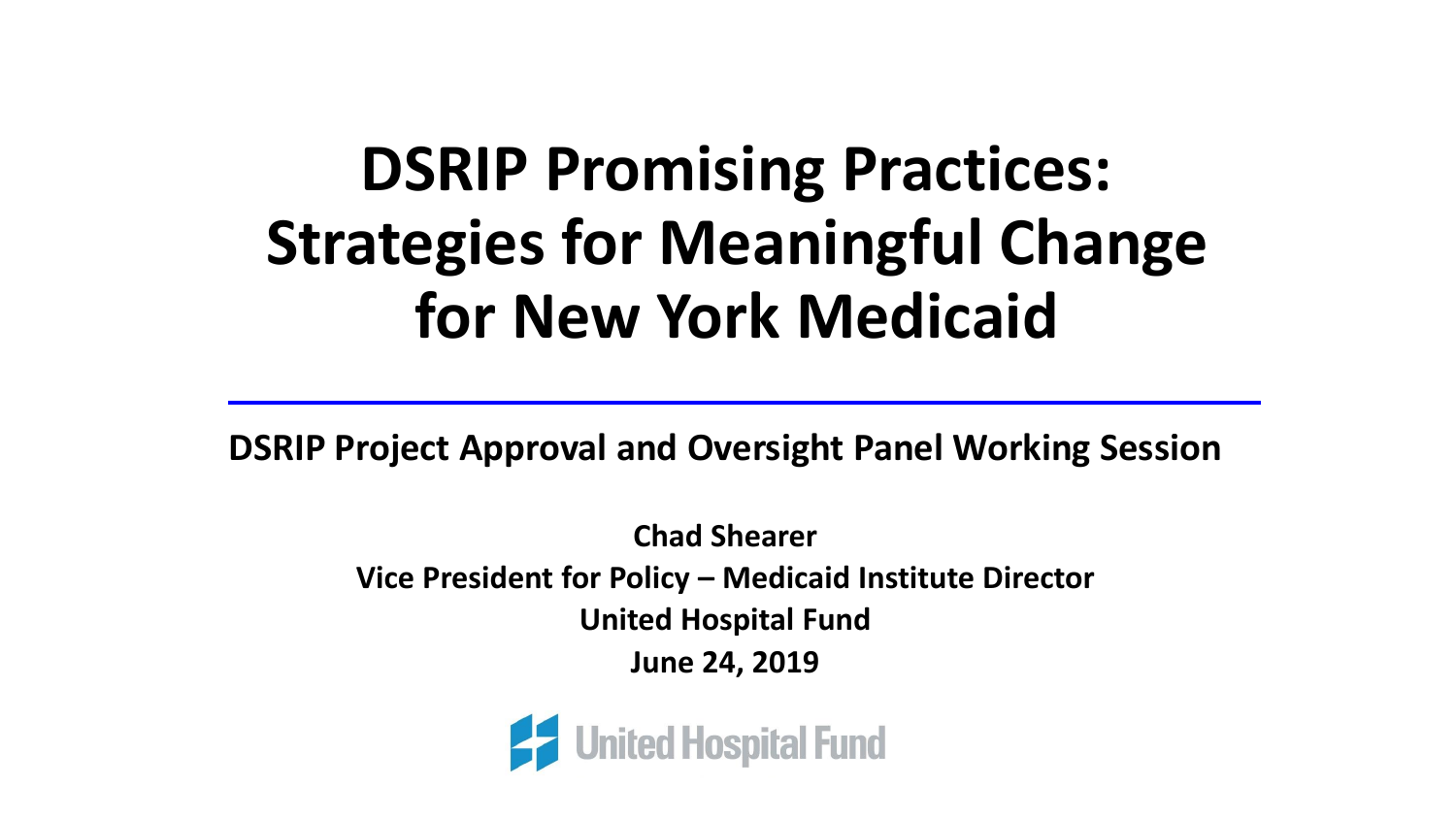# **United Hospital Fund**

#### **VISION**

Quality health care and better health for every New Yorker

#### **MISSION**

United Hospital Fund works to build a more effective health care system for every New Yorker. An independent, nonprofit organization, we analyze public policy to inform decision-makers, find common ground among diverse stakeholders, and develop and support innovative programs that improve the quality, accessibility, affordability, and experience of patient care.

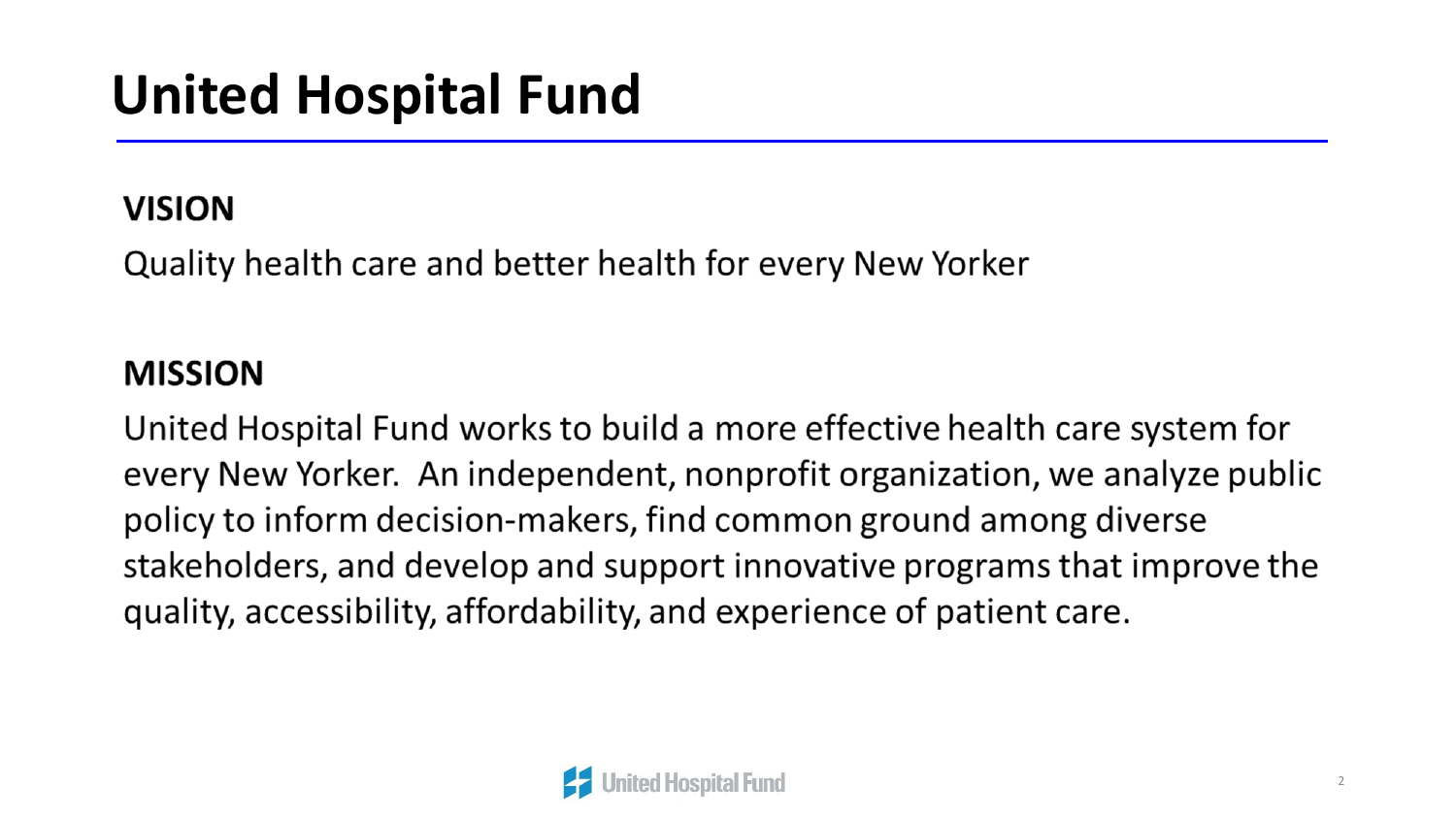### **UHF Current Priorities and Activities**



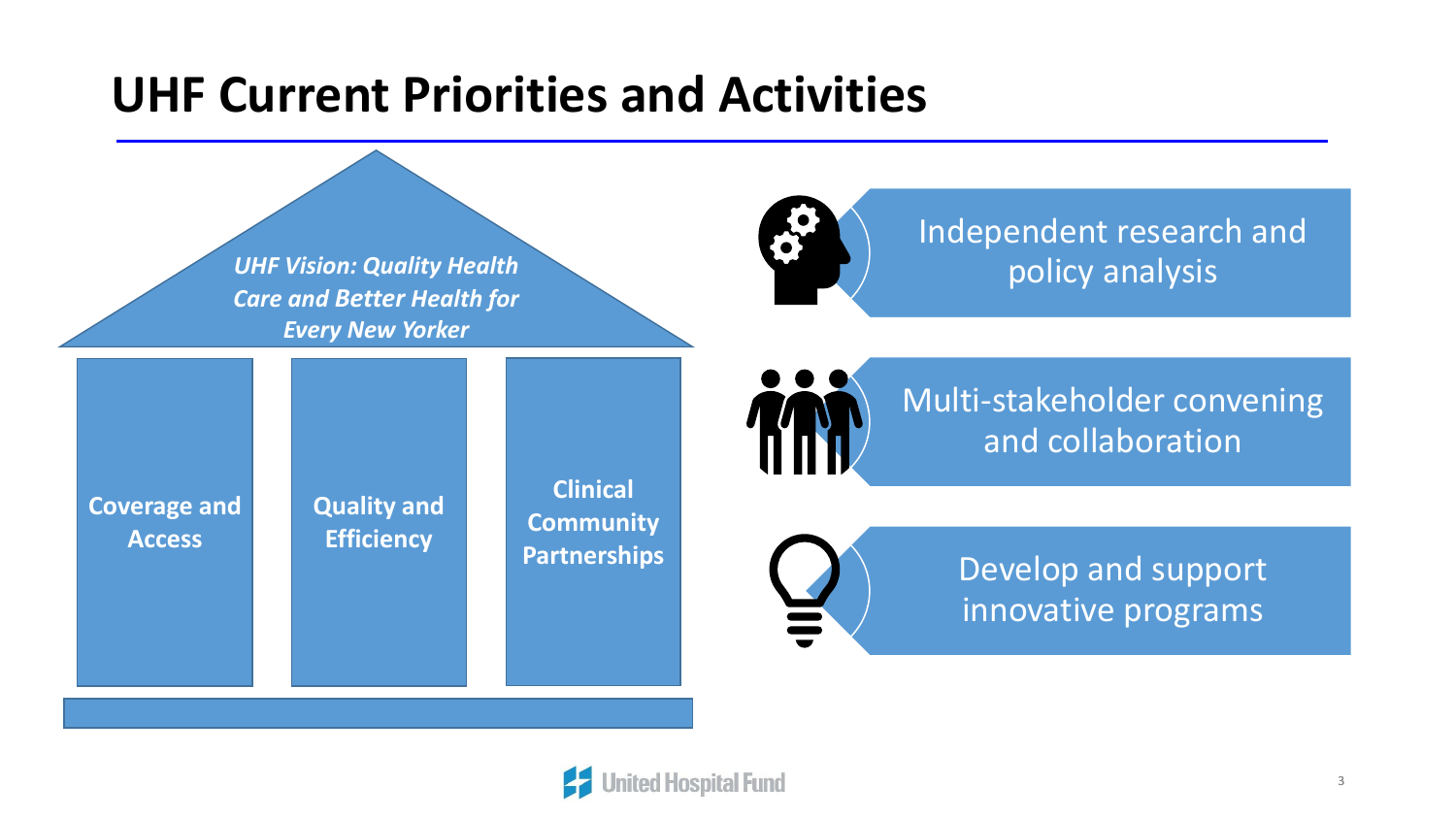## **Overview**

- Rationale for Examining PPS Promising Practices
- Methodological Approach
- Key Themes and Selected Examples
- •Important Caveats and Considerations
- Next Steps

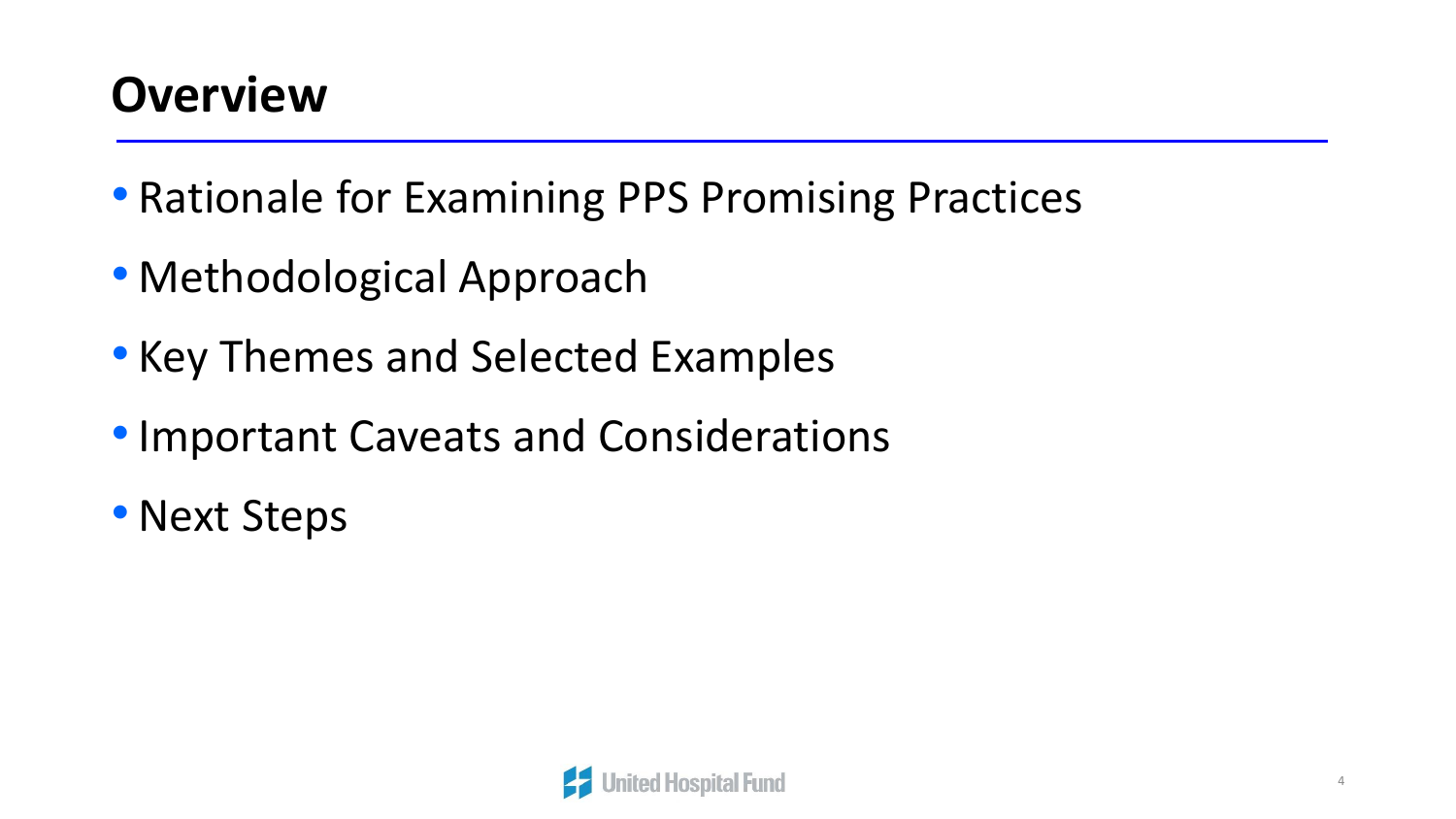## **Rationale: Why Focus on PPS Promising Practices?**

- Understanding system change generating individual outcomes like those highlighted in *[DSRIP Stories of Meaningful Change in](https://www.health.ny.gov/health_care/medicaid/redesign/dsrip/2019/docs/stories.pdf) Patient Health*
- Begin to zero in on practices showing promise for improving DSRIP outcome measures
- Assess and categorize project-supporting infrastructure and promising project themes
- Start a conversation on how/whether scaling and spreading promising interventions could drive outcomes across Medicaid

ed Hospital Fund

**DSRIP Stories of Meaningful Change in Patient Health** 



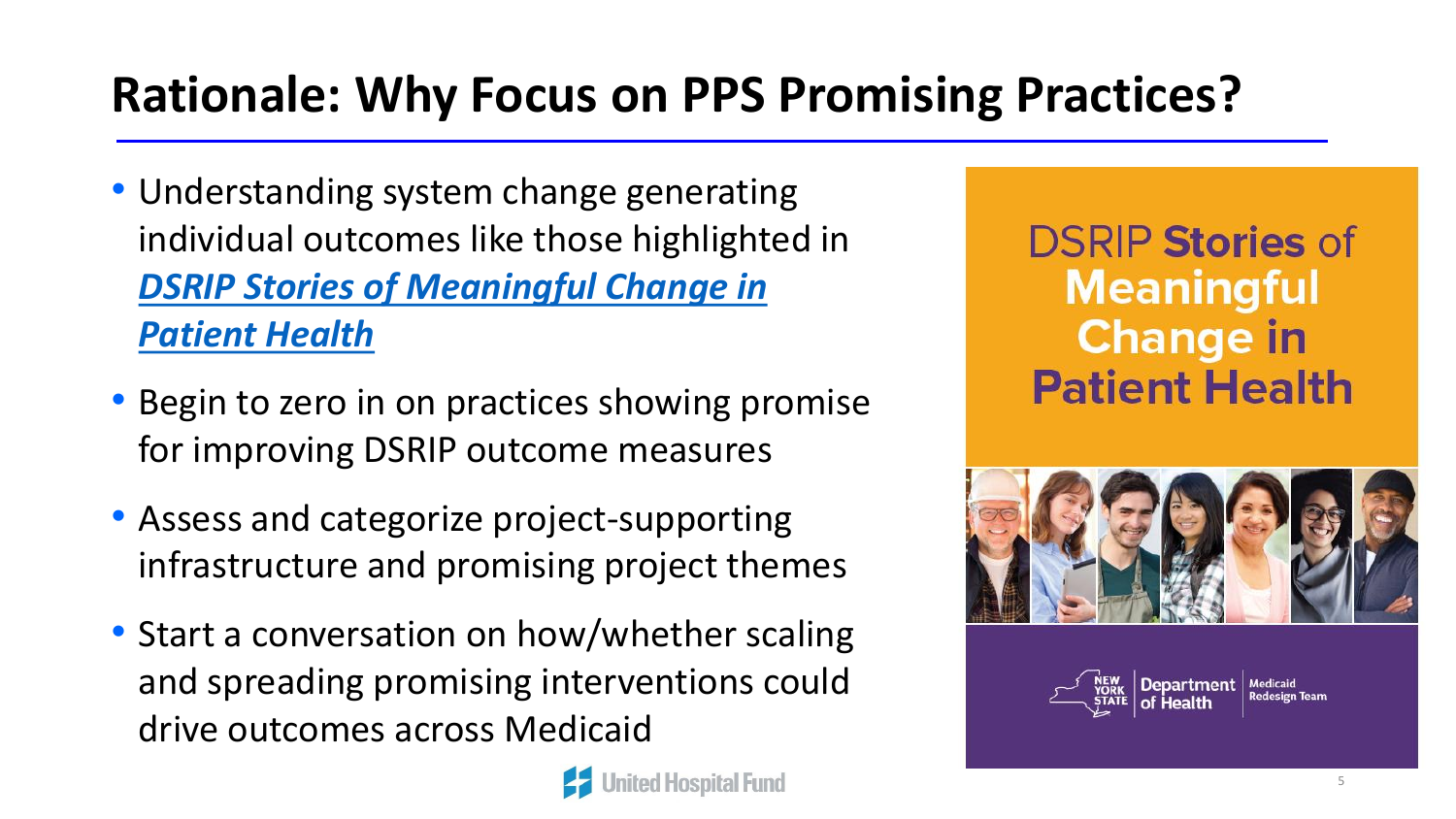## **Methodology: Searching for Promising Practices**



- 2019 Learning Symposium submissions and PPS Innovation Fund projects, mapped to measures where PPSs achieved annual improvement targets in measurement year 3 (received from PCG)
- Publicly available DOH and PPS sources describing project work (including Social Determinants Innovation Summit and earlier Learning Symposia)
- Engagement with PPSs during and after 2019 Learning Symposium

6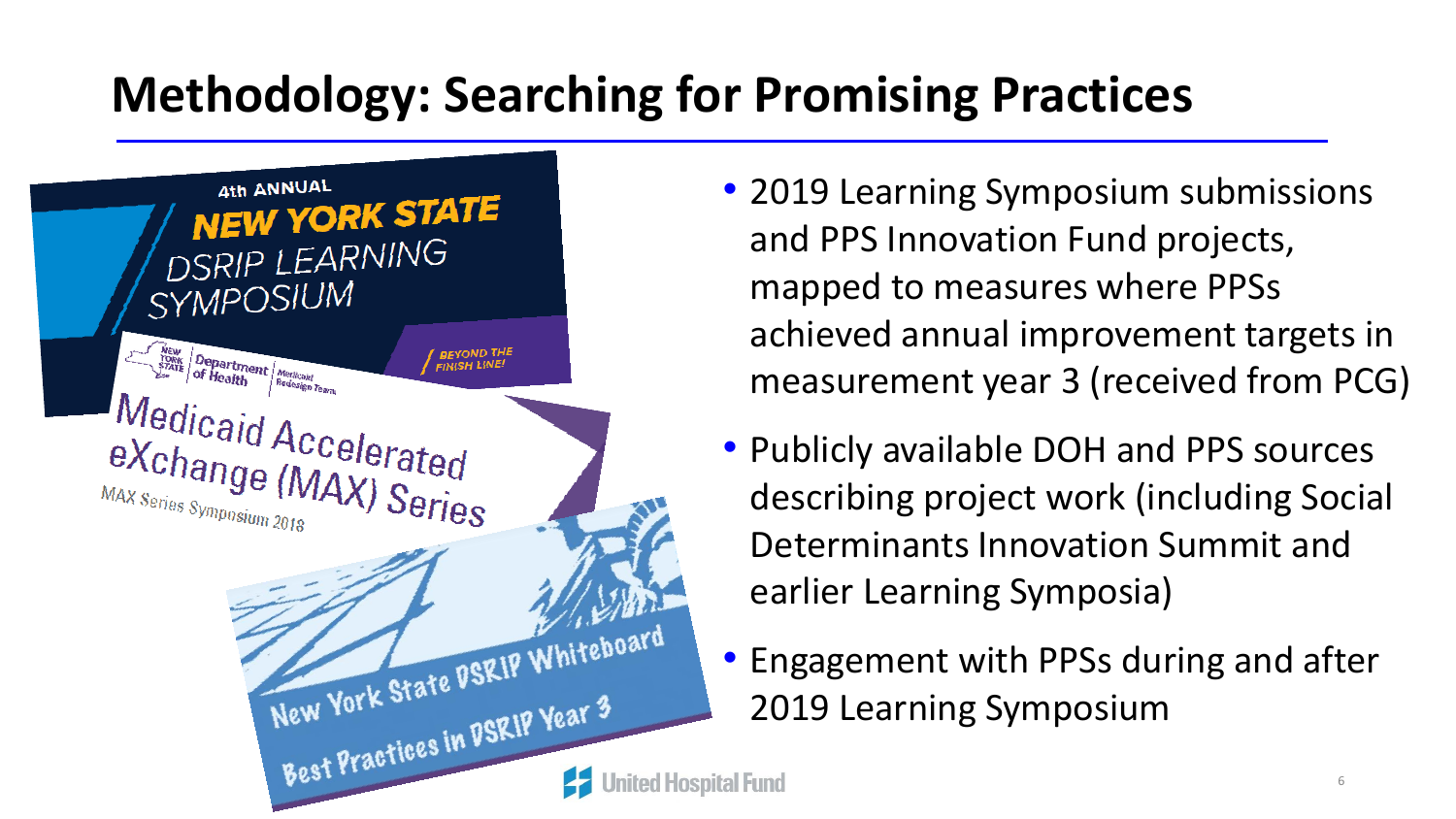## **Methodology: Mapping DSRIP Outcomes to Practices**

### • **Outcome Mapping:**

- Developed broad measure categories from existing DSRIP measures
- Mapped projects to measure categories they are very likely to affect, based on project design, patient and measure targeting, PPS and PCG information

### • **Broad categories of DSRIP measures:**

- **Potentially Avoidable Services**
- **Access to Primary and Preventive Care**   $\bigcup_{\mathsf{P}}$





- **Clinical Improvement – Behavioral Health**
- 
- **Clinical Improvement – Diabetes**
- **Clinical Improvement – Cardiovascular**
- **Clinical Improvement – Asthma**



**Clinical Improvement – Perinatal Care**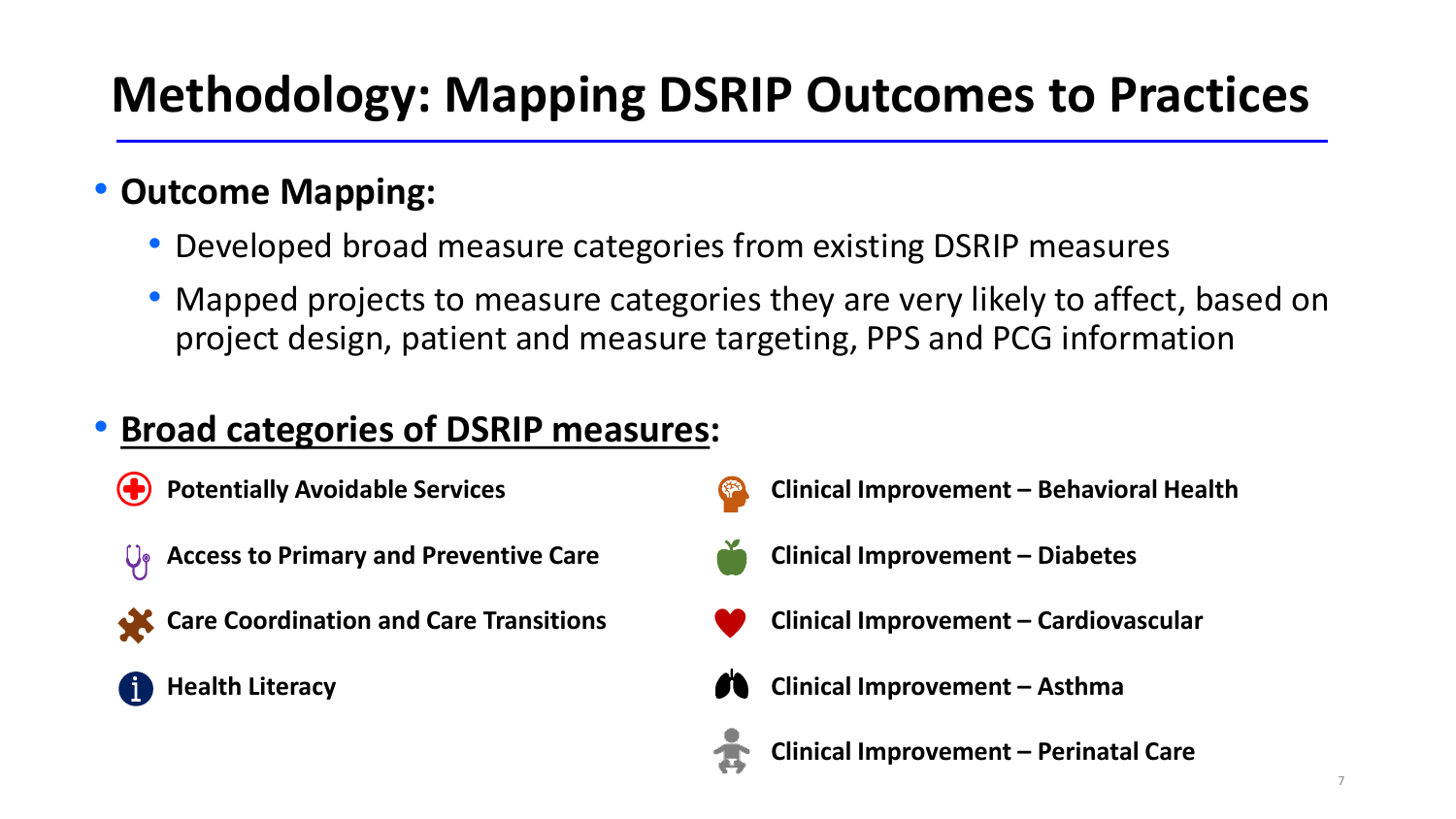## **Four Key Themes Emerged Across Promising Practices**

#### **CORE INFRASTRUCTURE:** building capacity to support DSRIP goals



**INFRASTRUCTURE** 

#### **SOCIAL NEEDS:**

developing new community partnerships, workflows, and workforces focused on social determinants

#### **CARE MANAGEMENT & COORDINATION:** enhancing care management and supporting care transitions, often for complex populations

#### **BEHAVIORAL HEALTH:**

advancing integration and transformation that expands access to treatment and supports patient engagement





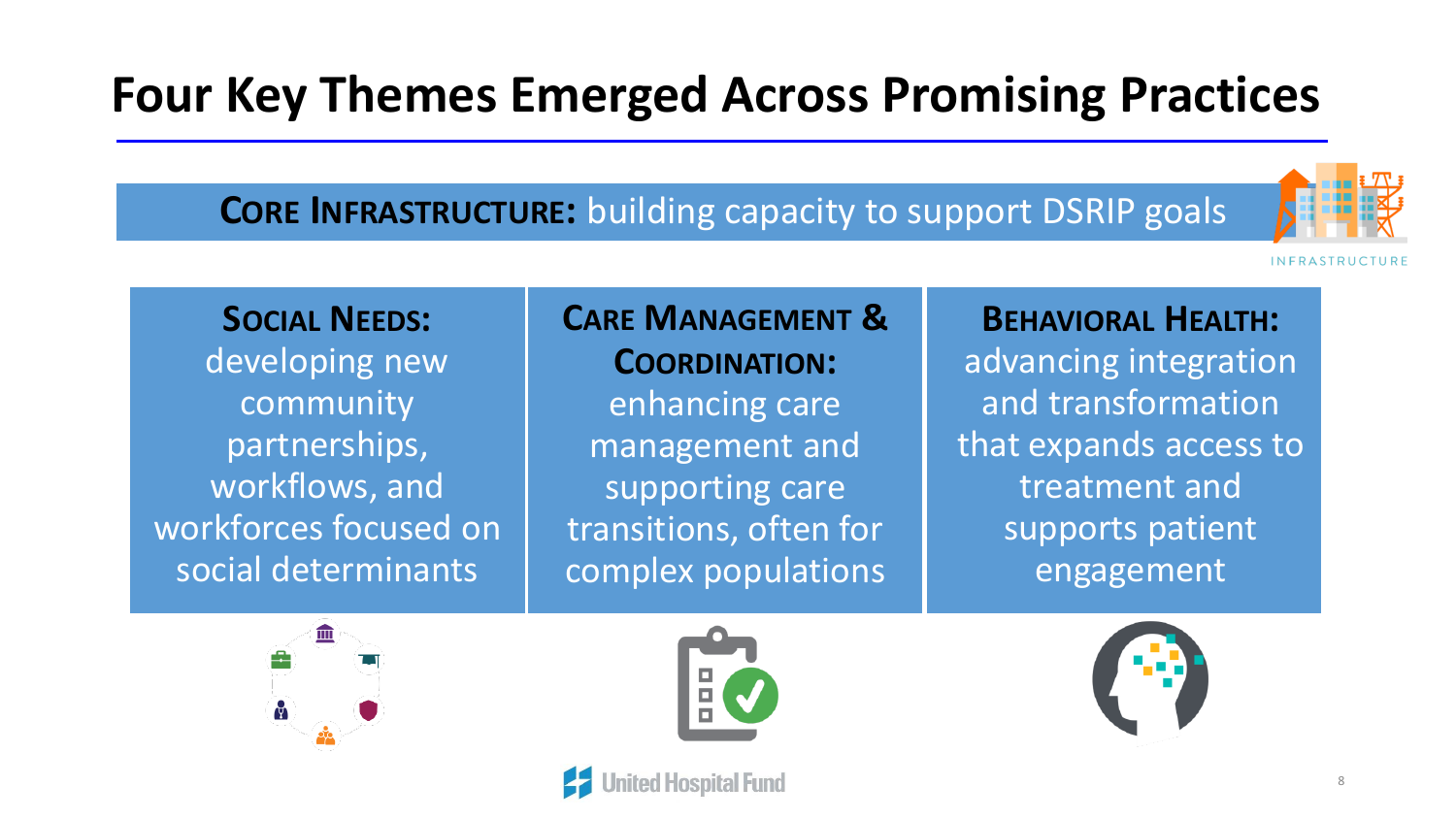## **Core Infrastructure and Capacity Building**

- **Practices that built new capacities to support DSRIP projects driving outcomes for attributed Medicaid members**
	- Developing networks for performance
	- Expanding technology and using data and analytics
	- Transforming primary care
	- Connecting clinical and community resources
	- Building quality improvement capacity across the care continuum
	- Leveraging infrastructure to serve high-need subpopulations





**BRONX PARTNERS FOR HEALTHY COMMUNITIES** 



**NewYork-Presbyterian** Performing Provider System





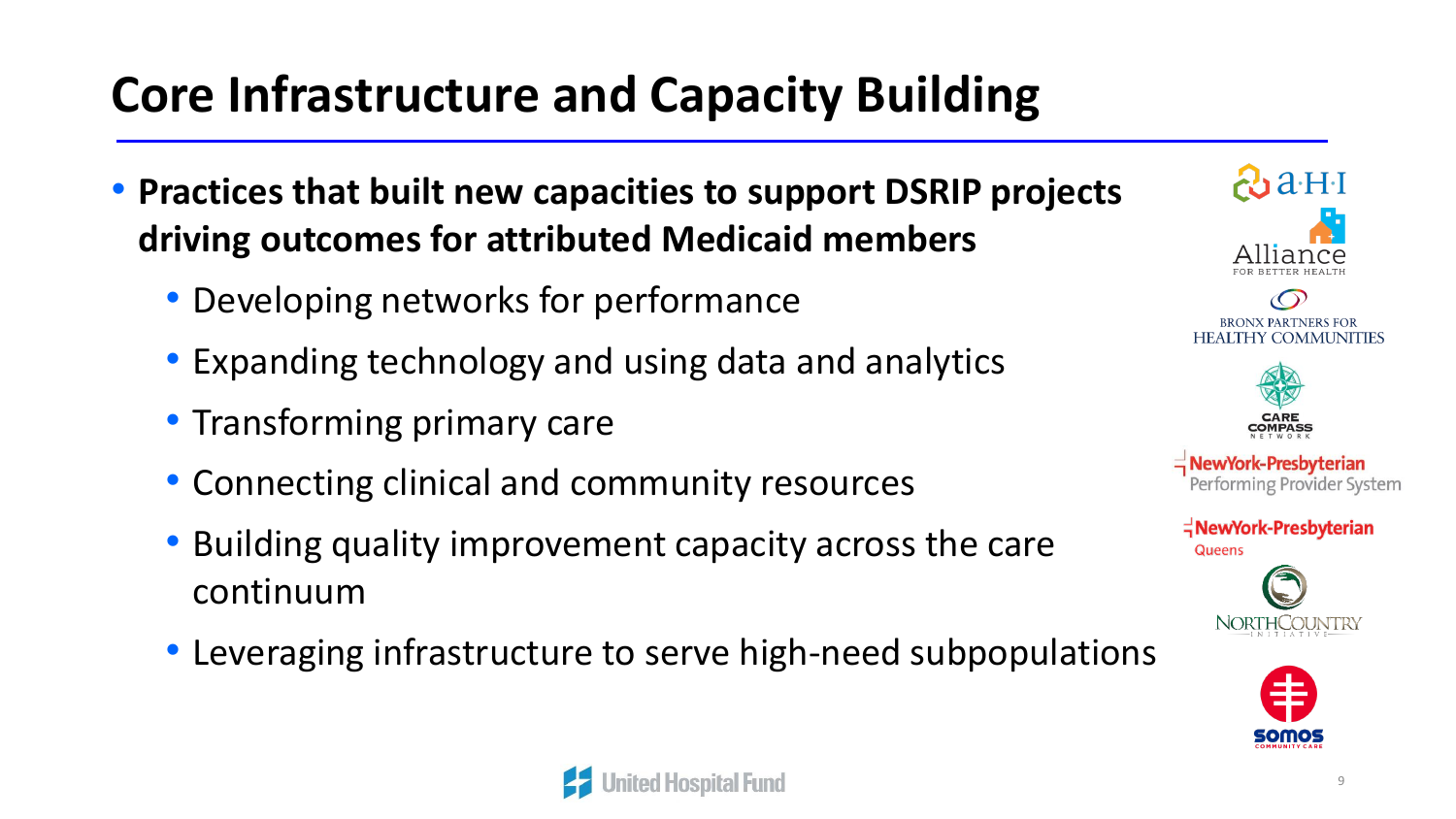## **Core Infrastructure and Capacity Building - Examples**

#### • **Developing Networks for Performance**

- Forming a regional, clinically integrated network of physicians, FQHCs, hospitals, behavioral health providers, and CBOs
- Developing strategies and performance goals to improve patient outcomes and prepare providers for value-based payment

### • **Transforming Primary Care**

- Enabling small primary care practices to achieve PCMH status
- Training community health workers to support primary care
- Fostering strong partnerships between community-based organizations and primary care to manage patients' social needs





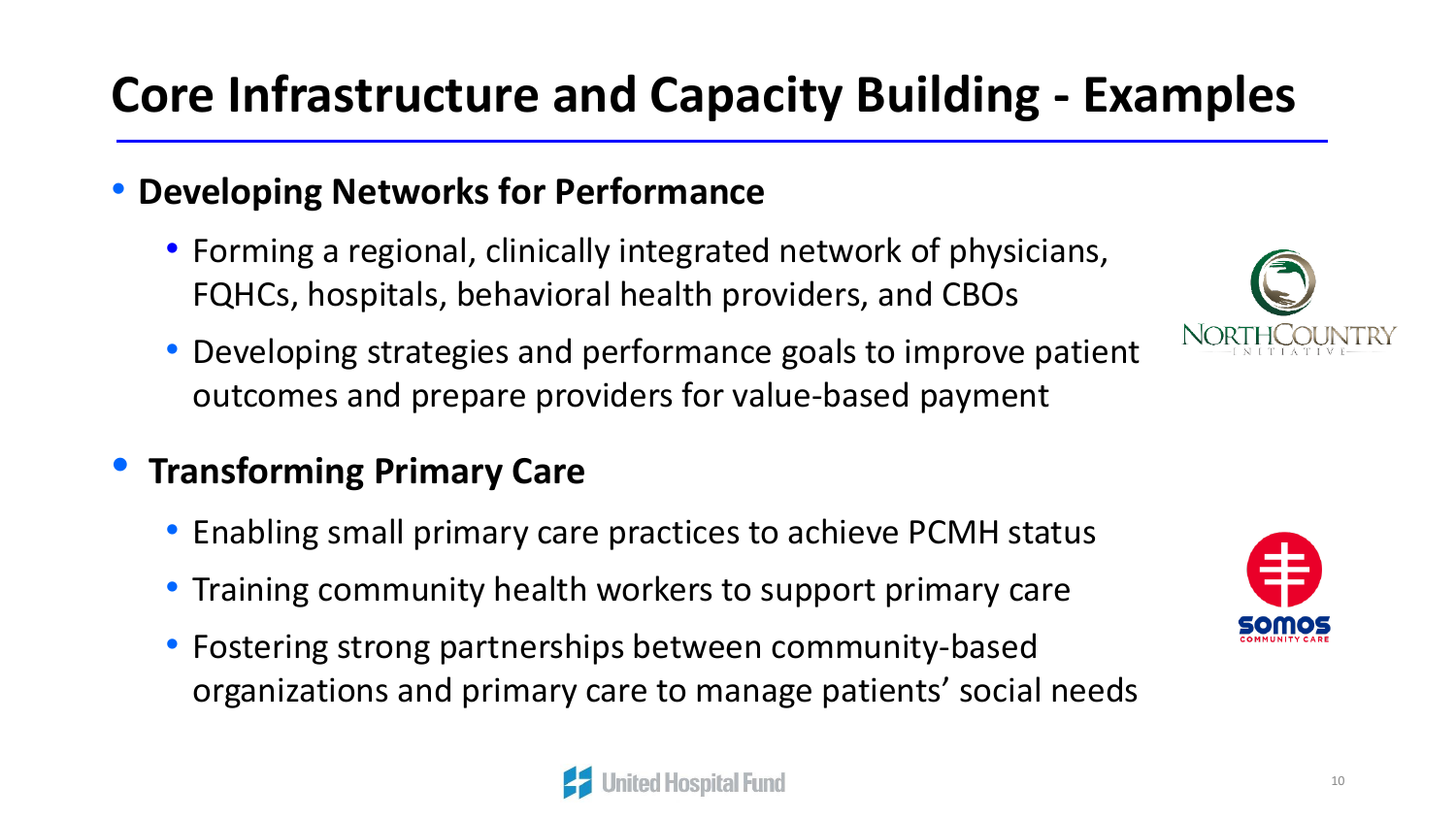### **Social Needs, Community Partnerships, and Cross-Sector Collaboration**

- **Practices that developed new community partnerships, workflows, and workforces focused on social determinants**
	- Community health workers connecting patients to health and social services
	- Community partnerships engaging low-utilizers in care
	- Blending traditional care management models with community navigation
	- Leveraging local resources for chronic disease screening programs
	- Embedding nutrition assistance within health care settings
	- Addressing behavioral health through collaboration with justice and education sectors



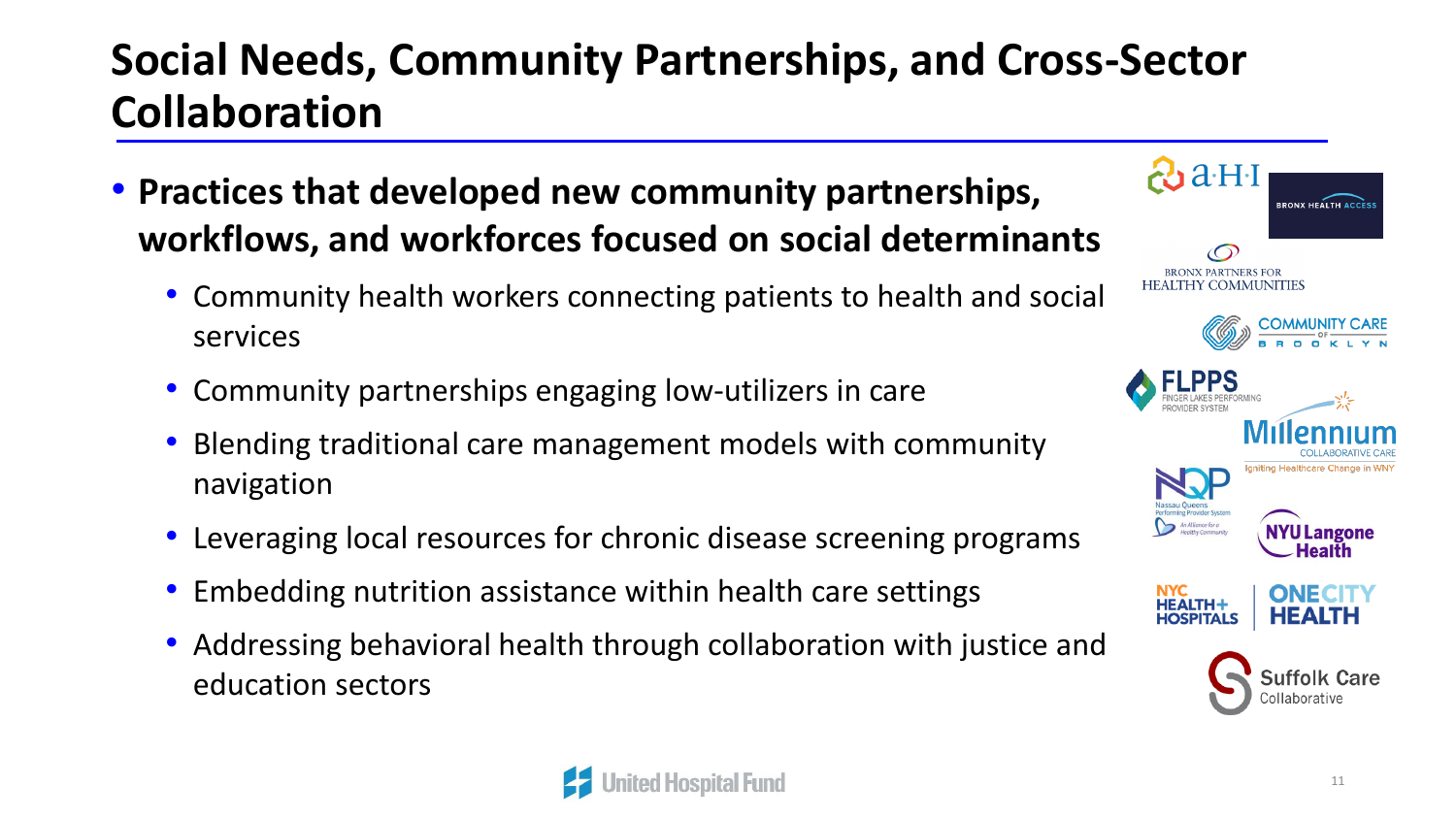### **Social Needs, Community Partnerships, and Cross-Sector Collaboration - Example**

- **Addressing behavioral health using cross-sector collaboration between justice and health care systems**
	- Identifying gaps in behavioral health care for people at risk of incarceration and those about to be released from jail



- Interventions: crisis-intervention training for police; diversion program; pre-release care management
- Developed through local collaborations between hospitals, behavioral health providers, and the justice system

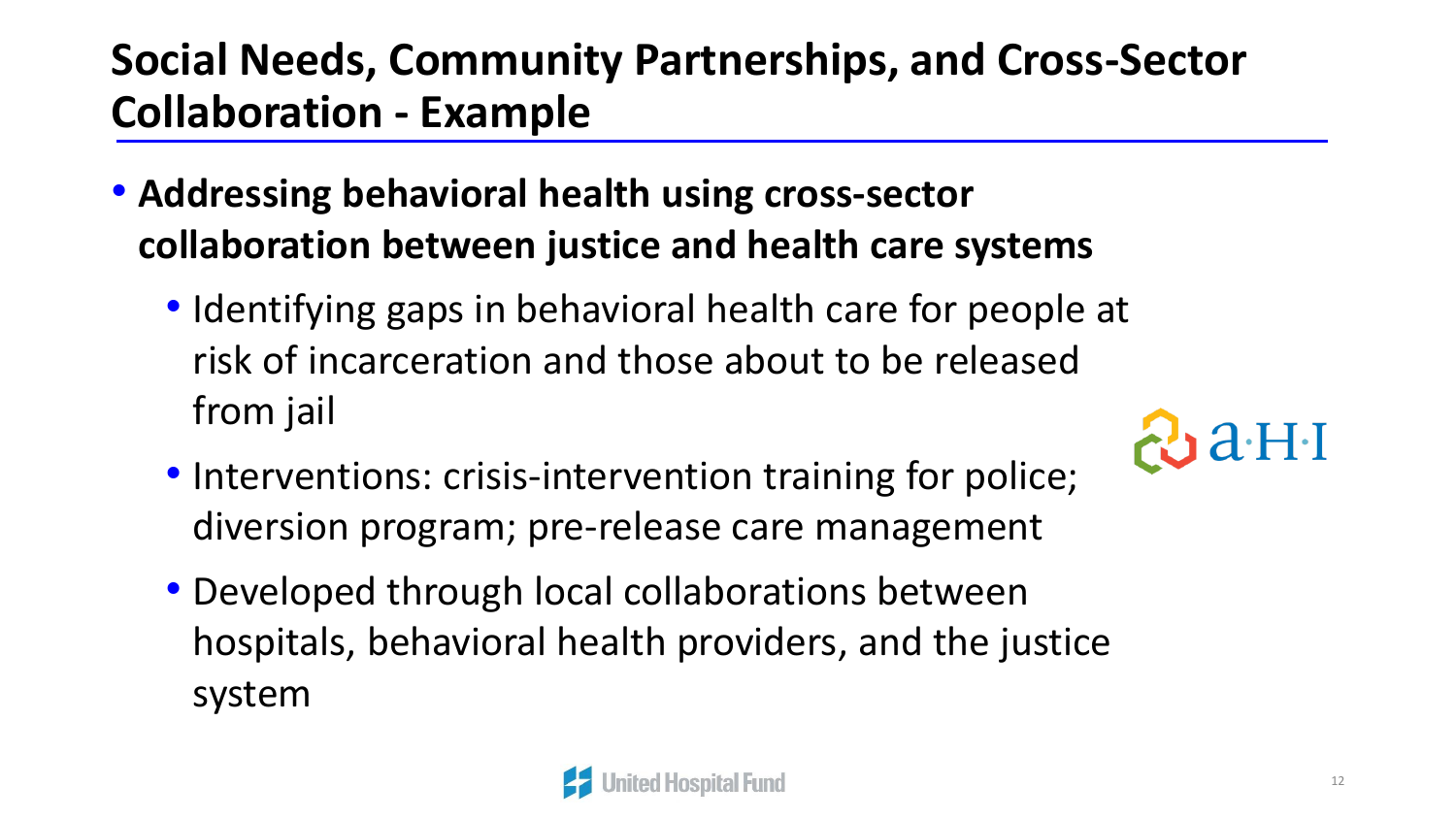### **Care Coordination, Care Management, and Care Transitions**

- **Practices that enhanced care management, care coordination and support for care transitions, typically targeting complex populations**
	- Using community health workers to help manage asthma
	- Targeting at-risk patients in need of care transition support
	- Using mobile health centers for chronic disease management
	- Supporting diabetes self-management through mentoring and workshops
	- Extending care management's reach through telemedicine
	- Delivering comprehensive care coordination to individuals at risk of Health Home eligibility



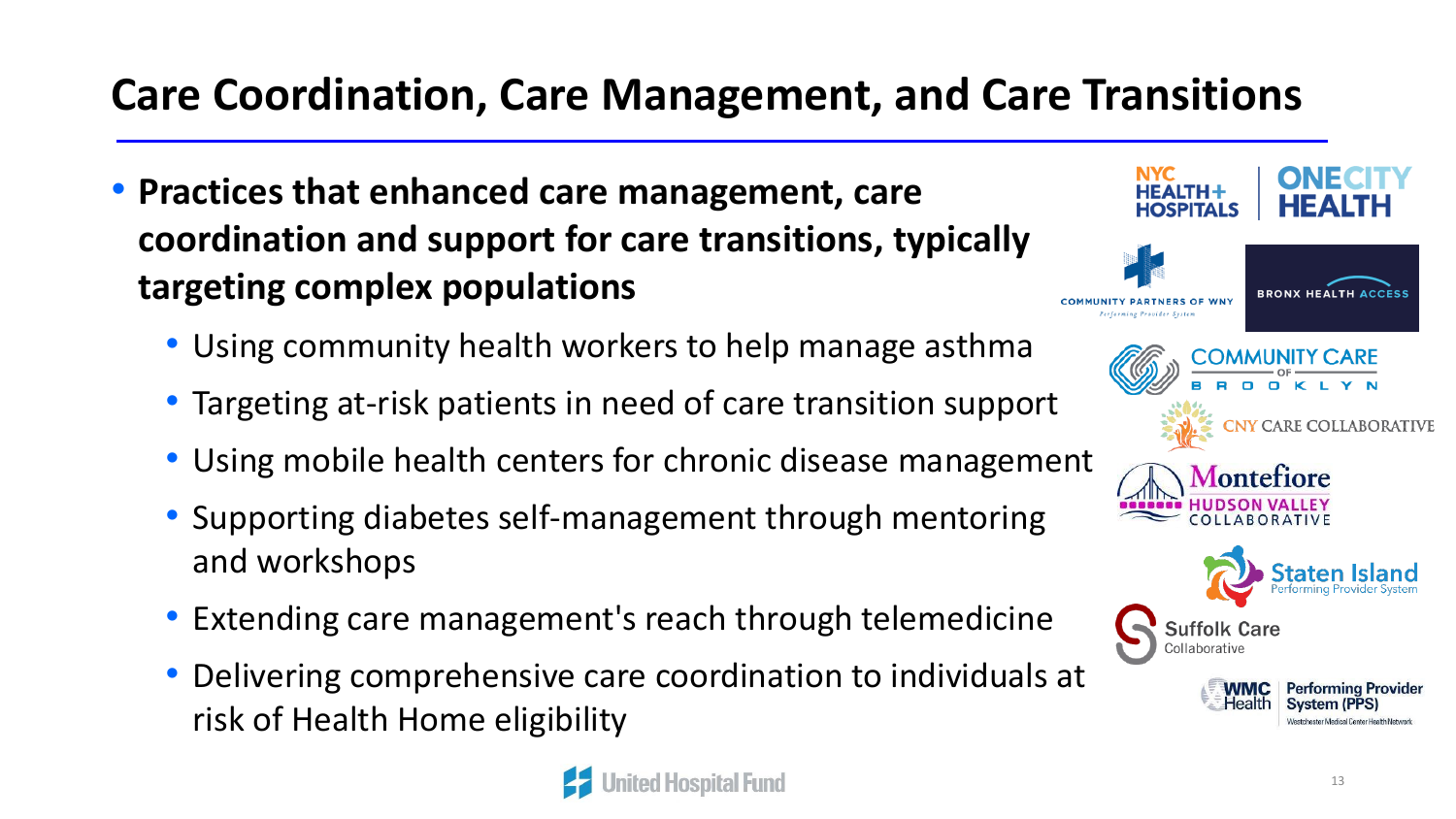### **Care Coordination, Care Management, Care Transitions - Examples**

#### • **Population Targeting: Care Transitions for At-Risk Patients**

- New "transitional care team" workforce to provide safe and effective transitions for patients at-risk of hospital readmission
- Enhancing post-discharge care planning and connecting patients to appropriate community-based clinical and social services
- **Extending Care Management's Reach: Delivering Community-Based Telemedicine to Special Populations**
	- In-home triage and monitoring for individuals with IDD
	- Palliative care telemonitoring for patients with chronic disease
	- Telemedicine for behavioral health patients during/after crisis





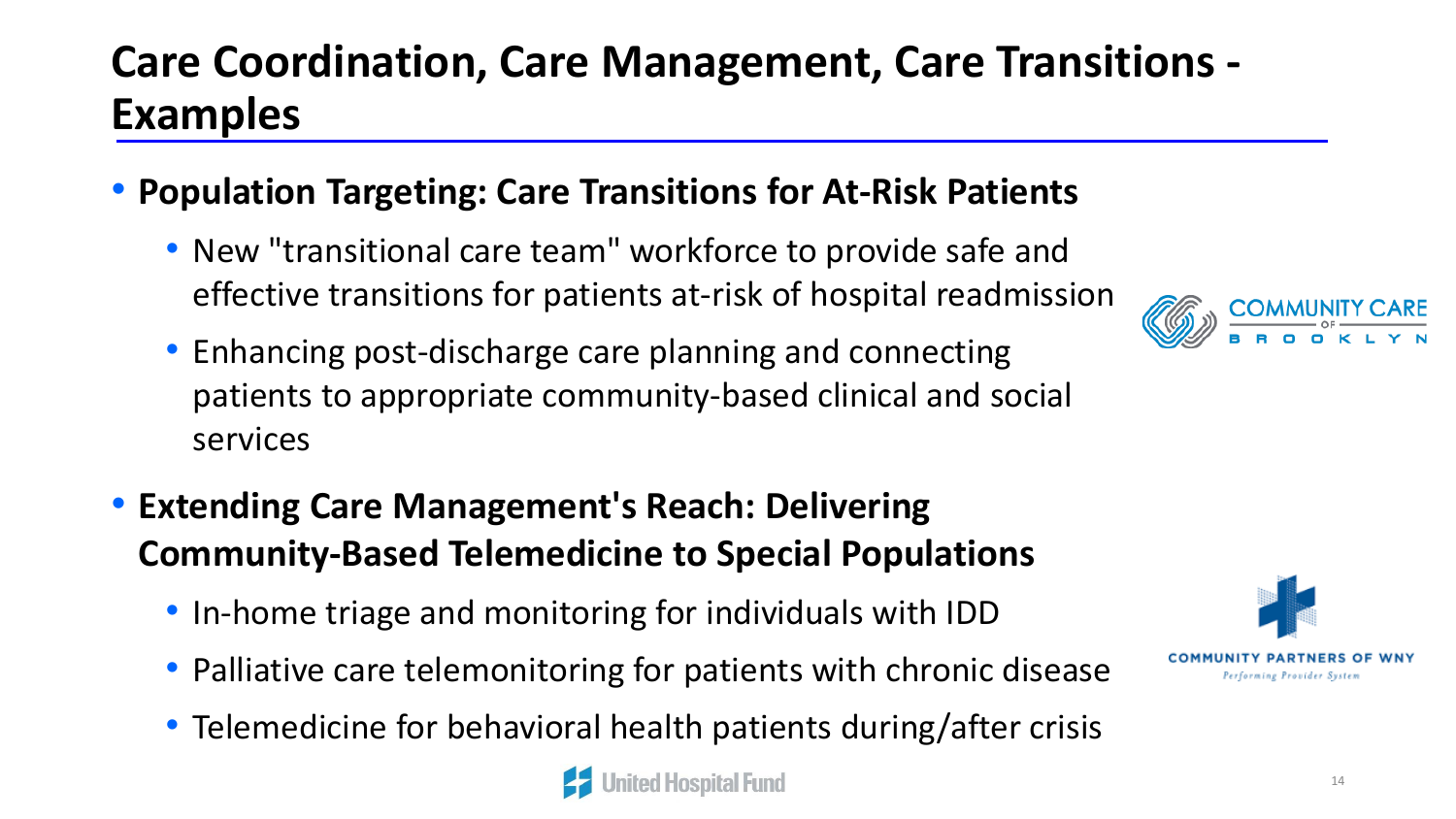## **Behavioral Health Transformation and Integration**

- **Practices that expanded access to treatment and supported better patient engagement in treatment**
	- Integrating primary care and behavioral health through provider capacity building and co-location
	- Investing in mobile crisis staff to expand BH access
	- Targeting individuals with complex BH and social needs
	- Diverting unnecessary BH hospitalizations through crisis stabilization
	- Transitioning individuals from inpatient psychiatric or detox/rehab settings using a non-clinical workforce
	- Expanding medication-assisted treatment to primary care















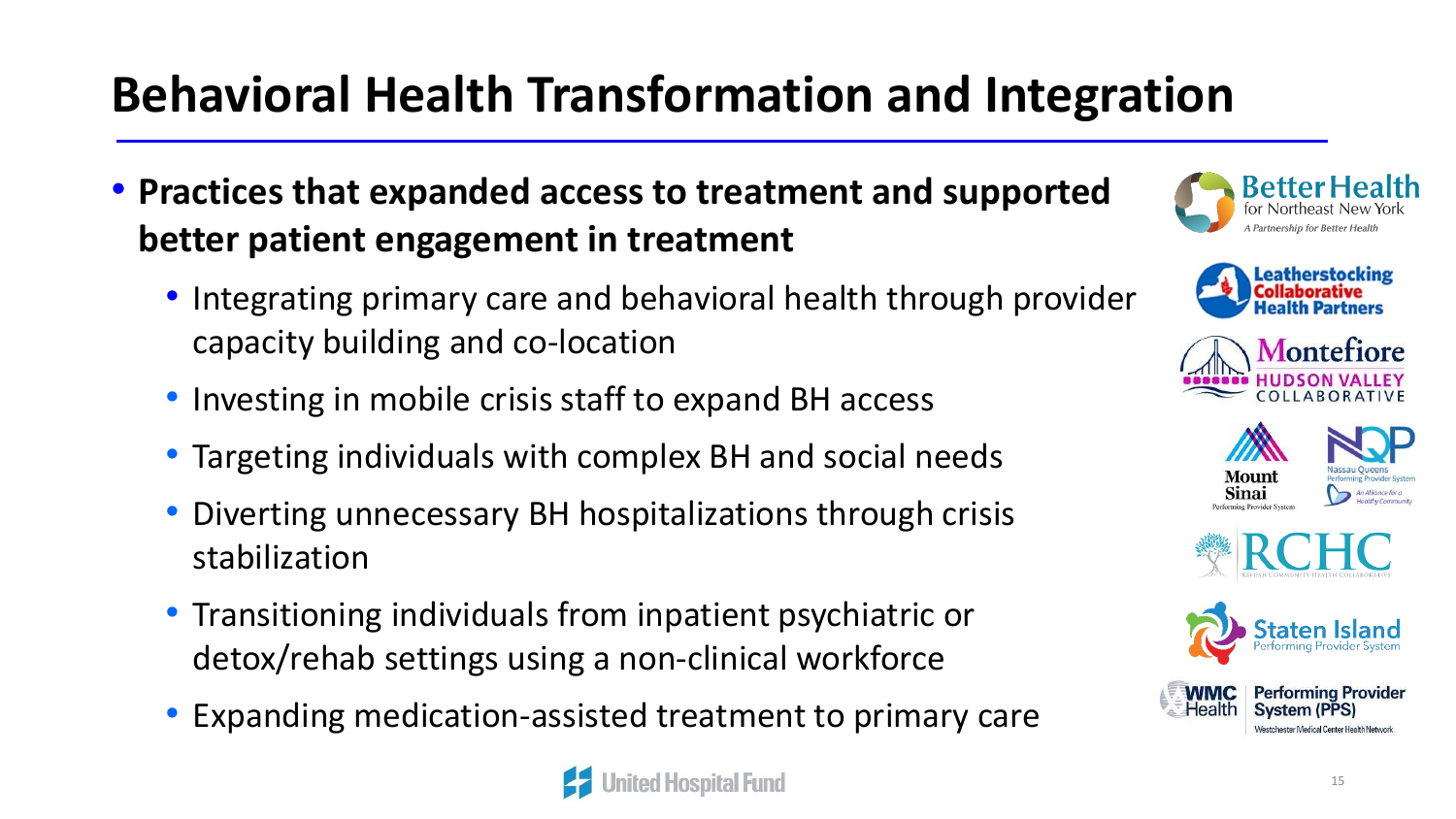### **Behavioral Health Transformation and Integration - Example**

### • **Peer Support: Peer Coaches to Support Recovery for Substance Use Disorder**

• Hiring peer recovery coaches to assist with care navigation/coordination for individuals with substance use disorders upon discharge from inpatient rehabilitation



- Peer recovery coaches:
	- Help ensure attendance at outpatient appointments
	- Promote long-term engagement with outpatient treatment
	- Provide assistance with navigating health and social service systems

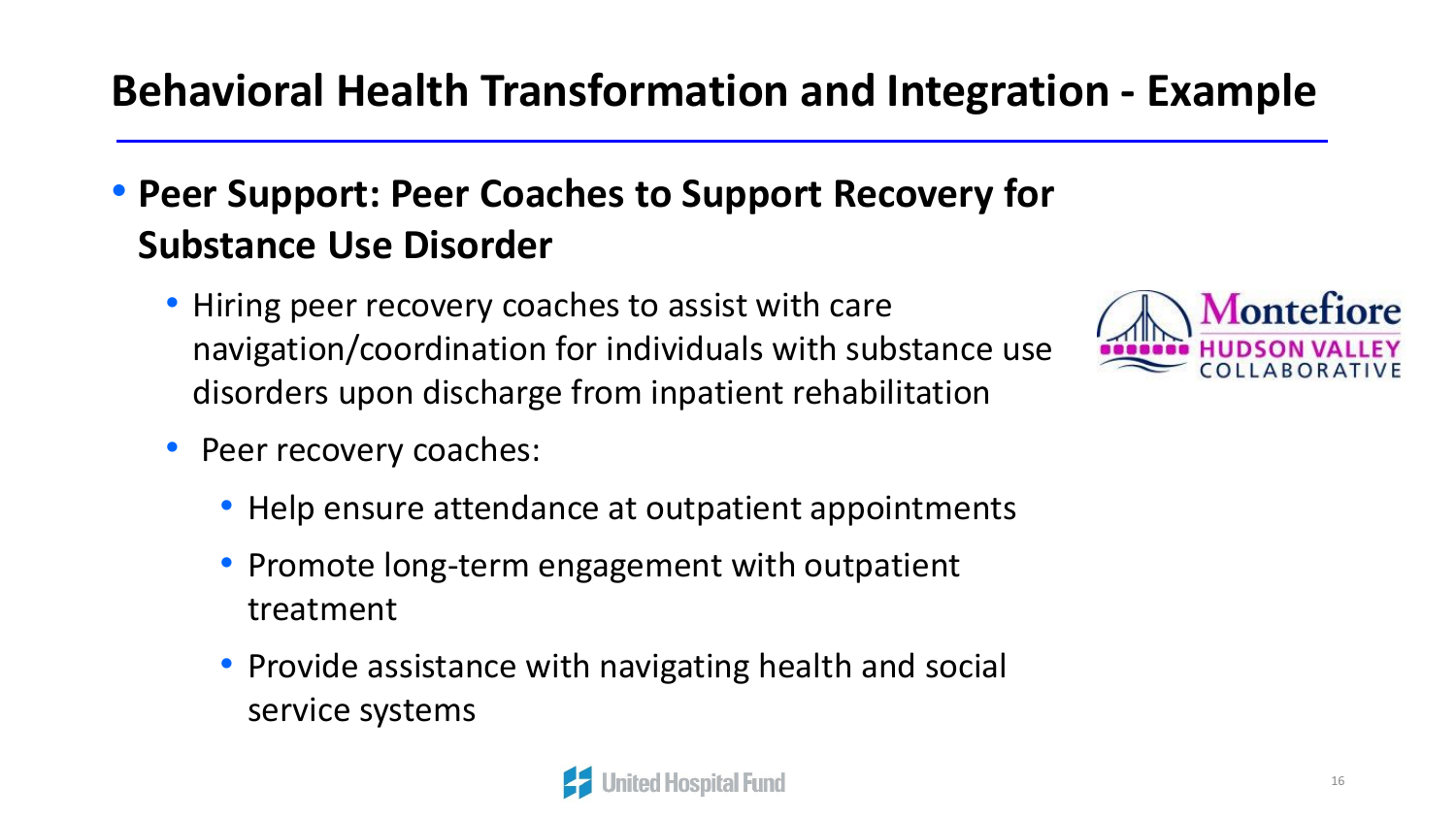## **Caveats and Considerations**

- Examples above are illustrative of promising practices, but are neither exhaustive in scope nor definitively linked to specific results (in this scan)
- Ongoing quantitative and qualitative analysis recommended for evidenceinformed targeting of promising practices for scale and spread
- Promising practices suggest that, with additional time and support to bridge the gap to VBP, DSRIP's substantial investments could yield a lasting impact
- Compared to other state waivers under consideration, these practices build evidence for more positive impacts from extending DSRIP
- Ultimate value of these practices is their impact on enrollees' health